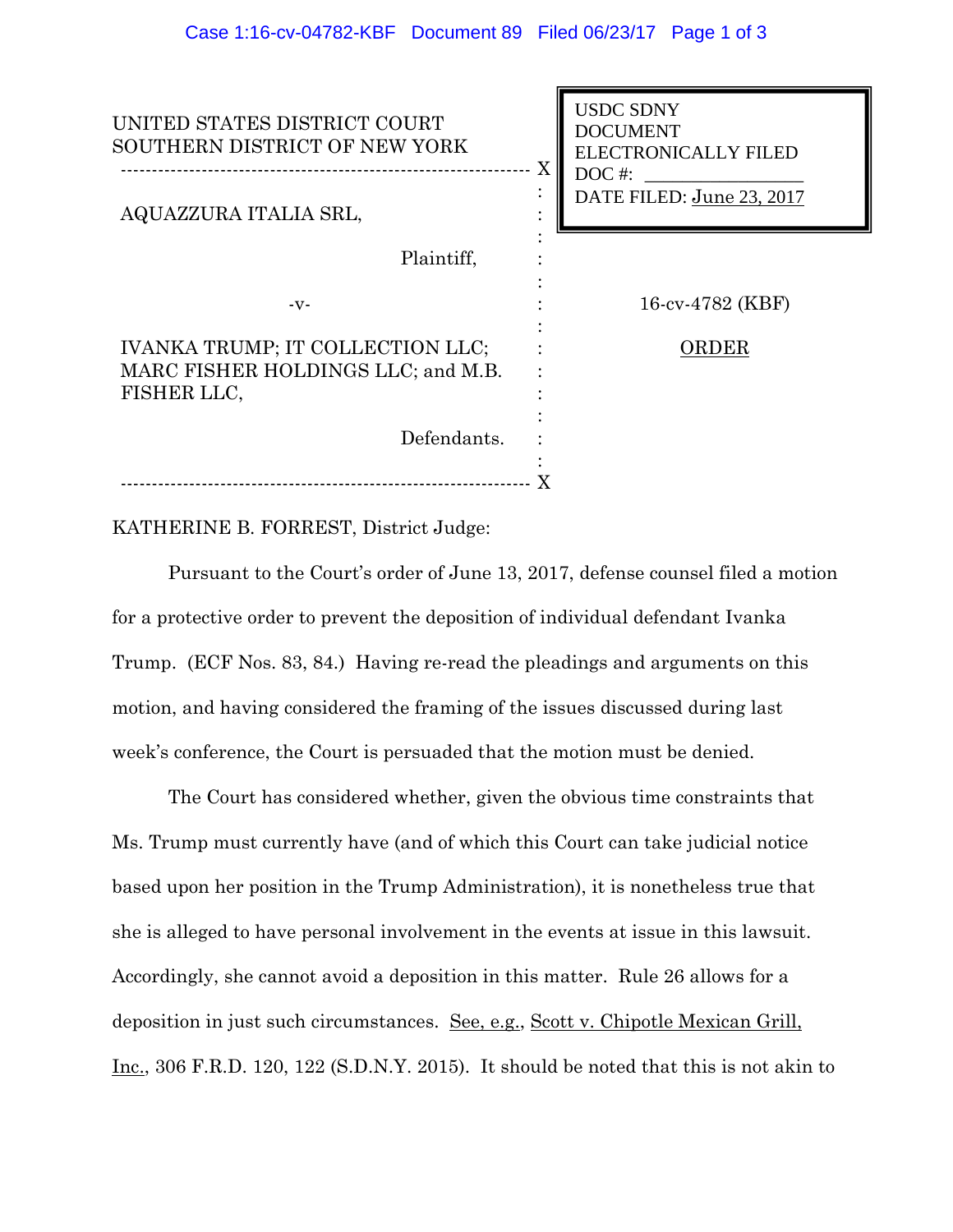## Case 1:16-cv-04782-KBF Document 89 Filed 06/23/17 Page 2 of 3

what sometimes occurs when a party notices a high-level executive of a company, such as a CEO, in order to burden the company unnecessarily, harass the executive, and thereby gain some tactical advantage. In such cases, unless the party can show that the executive has personal knowledge of a fact at issue in the lawsuit, courts (and this Court) will often grant protective orders. Here, however, the situation is alleged to be different. Here, the allegations are that the executive whose deposition is sought has high-level, authoritative, personal involvement.

The Court has also considered the declaration from Ms. Trump in connection with this motion. (Decl. of Ivanka Trump, ECF No. 84-1.) While that declaration does assert a lack of personal knowledge of the design at issue, plaintiff asserts otherwise. That is the stuff of which factual disputes in litigation are made. We are therefore left with a situation in which Ms. Trump's public statements regarding active and comprehensive brand management lead to a reasonable inference that the shoe at issue would not have been released without her approval. In such a situation, a deposition is appropriate.<sup>1</sup>

 $\overline{a}$ 

<sup>1</sup> Defense counsel's argument that United States v. Morgan and its progeny bar Ms. Trump's deposition is unpersuasive in the circumstances before the Court. See 313 U.S. 409, 422 (1941). An essential element of the Morgan doctrine is that the claims pertain to "administrative decisions" made in the deponent's capacity as a qualifying government official—here, they do not. KFC Nat'l Mgmt. Corp. v. NLRB, 497 F.2d 298, 305 (2d Cir. 1974); see also SEC v. Comm. on Ways & Means of the U.S. House of Representatives, 161 F. Supp. 3d 199, 250 (S.D.N.Y. 2015). Instead, the claims here pertain to events that occurred prior to Ms. Trump assuming a government position. See KFC Nat'l Mgmt. Corp., 497 F.2d at 305; cf. Clinton v. Jones, 520 U.S. 681, 703-06 (1997). Finally, even if Morgan did apply, Ms. Trump's personal approval authority and public statements regarding her personal involvement in her product lines would likely place her within the doctrine's well established exception for individuals with "unique, first-hand knowledge related to the litigated claims." Lederman v. N.Y.C. Dep't of Parks & Rec., 731 F.3d 199, 203 (2d Cir. 2013).